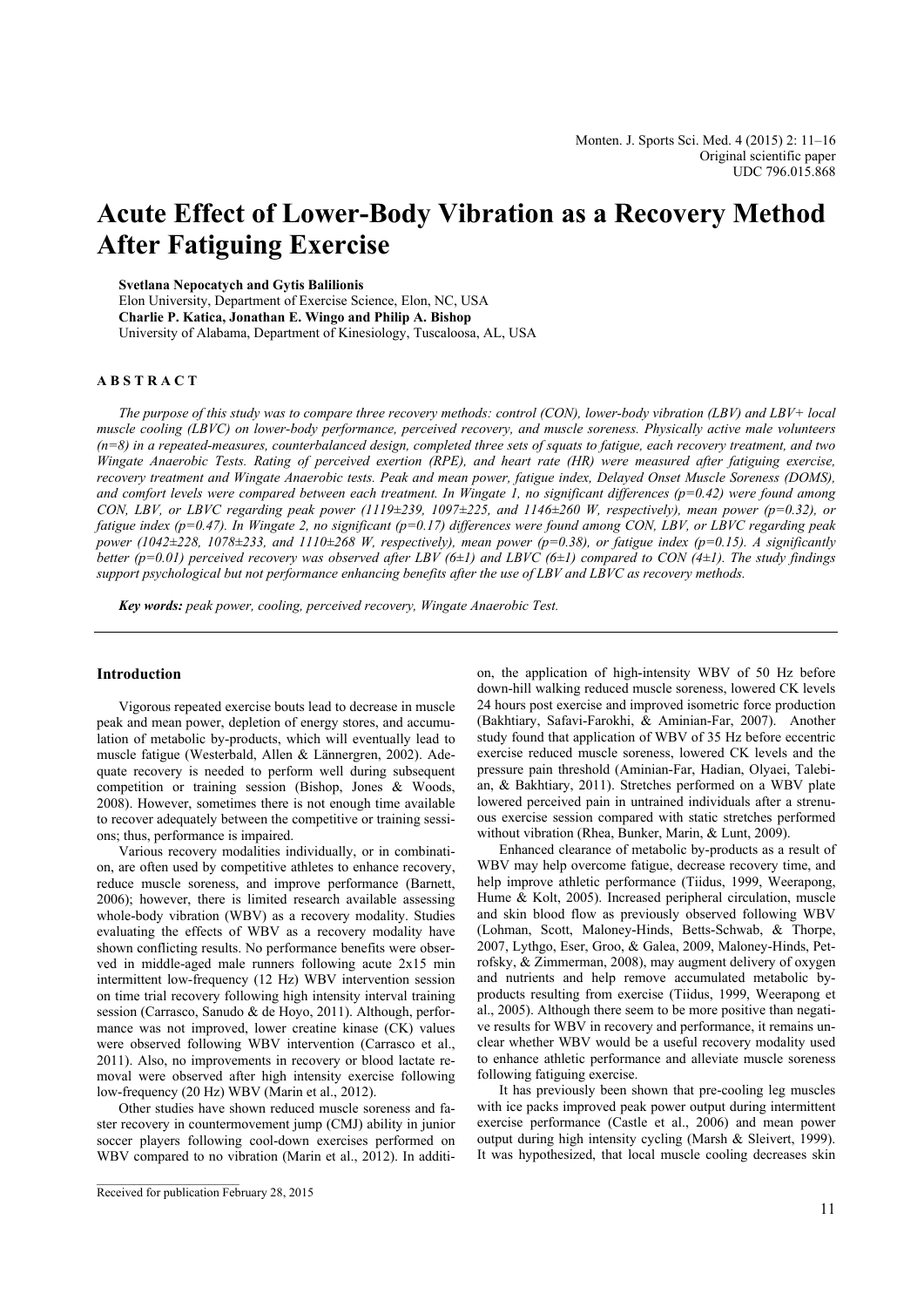and increases muscle blood flow which increases the delivery of needed nutrients and clearance of metabolic by-products, thus improving performance (Marsh & Sleivert, 1999). Therefore, the addition of local muscle cooling to vibration intervention during recovery could help enhance recovery and improve performance.

The purpose of the present study was to evaluate the effects of lower body vibration (LBV) and LBV plus local muscle cooling (LBVC) as recovery modalities on lower-body peak and mean power, perceived recovery, and muscle soreness following fatiguing exercise. We hypothesized that LBV and LBVC would provide benefits compared to control, increasing peak and mean power, perceived recovery and decreasing muscle soreness after fatiguing exercise.

## **Methods**

Randomized cross-over, repeated measures design was used to evaluate the effects of LBV, LBVC or no treatment (CON) during recovery and performance trials. Before testing session participants provided written informed consent, completed the Physical Activity Readiness Questionnaire (PAR-Q) (Canadian Society for Exercise Physiology, 2002), and a current health status and training status questionnaire (American College of Sports Medicine, 2009). In addition, baseline data were obtained. Following baseline collection participants completed three performance trials in random order, separated by at least 5 days. Each trial consisted of: warm-up, three sets of back squats with 40% of body weight to volitional fatigue, one of three recovery treatments and two 30 second Wingate Anaerobic Tests (WAT). Power analysis suggested that with the sample size (n=8), we would be able to detect an effect for lower-body peak power of 150 W with an alpha level at 0.05 and power of 0.8 (Piface, by Russell V. Lenth, Version 1.72).

#### *Participants*

The study included eight physically active males (age 28±3 years; height 180±7 cm; body mass 85±17 kg; relative body fat  $11\pm6\%$ ). The study protocol was submitted to and approved by local Institutional Review Board for testing human subjects. Participants were asked to refrain from vigorous physical activity for 72 hours after the session so as not to affect perceived muscle soreness response. Also, participants were asked to avoid heavy food consumption and energy drinks at least 4 hours before each session. Prior to the testing sessions, study design and procedures were explained, informed consent was obtained, screening procedures were completed, and height, weight, and percent body fat were recorded. Weight and height were determined using a beam scale (Detecto, USA). Body composition was assessed using three site skinfolds measured at the chest, thigh, and abdomen (Jackson & Polock, 1978). Relative body fat was estimated using the sum of skin folds and age (Jackson & Polock, 1978).

#### *Performance Trials*

Before back squat exercise, a warm-up was performed on the cycle ergometer for five minutes at a self-selected work rate. After the warm-up, three sets of back squats using an Olympic bar with ~40% of body weight were performed to volitional fatigue or until they could no longer maintain proper technique or cadence, with two minutes of rest between sets. A three-second cycle was used to perform squats, 1.5 s for the eccentric and 1.5 s for the concentric phase. Cadence was set at 40 beats per minute to control the pace. The total number of squats performed in all sets was recorded.

Immediately after the squats, recovery treatment was administered. Within next few minutes after the recovery treatment, two WATs were performed on an electronically-braked cycle ergometer (Velotron, Racer Mate, Seattle, WA) in order to evaluate peak anaerobic power (highest mechanical power generated), fatigue index (decline in power over the time from peak power to the end of the test) and total anaerobic capacity (total work performed during 30-s). The test started with a 20-s warm-up and then a 30-s "all-out effort" involving pedaling as fast as possible with resistance of 0.095 kp per kilogram of body weight (Tanaka, Bassett, Swensen, & Sampredo, 1993). Participants rested on cycle ergometer for four minutes before performing the second WAT. Participants were provided the same motivational encouragement to complete the test at their maximum effort.

# *Recovery Treatments*

Recovery treatment was delivered for each trial, in counterbalanced order. The vibration treatment was delivered using a whole-body vibration plate (VibePlate, Lincoln, NE). Participants were seated with feet placed on the vibrating plate to avoid any weight-bearing effects. *LBV Treatment* - Vibration loading was 10-minutes of vertical vibration at a frequency of 35 Hz with amplitude of 2 mm, similar to that of Carrasco et al. (2011) *CON Treatment* – The protocol was the same 10-min duration as for LBV treatment; however, during the control-treatment the platform was not vibrating. *LBV and Cooling Treatment* - The protocol was the same as for the LBV treatment with the addition of cooling applied to the quadriceps and hamstrings muscle by a gel ice wrap. Ice wraps (IceWraps.Net, Lumberton, NJ) were placed around both quadriceps and hamstrings.

#### *Perceptual Measures*

Rating of perceived exertion (RPE) and heart rate (HR) were obtained immediately after warm-up, after each set of back squats, and after each WAT. Participants were asked to rate sessions using Borg's 15-point scale (6-20) (Borg, 1982). HR was recorded using a chest strap and watch (Polar Electro Inc., Lake Success, NY) immediately after warm-up, after each set of back squats, and after each WAT.

The scale similar to OMNI scale (0-10) was used to determine each participant's perceived recovery after each recovery treatment (0 - very poorly recovered to 10 - very well recovered) (Laurent et al., 2011). In addition, participants were asked to evaluate their recovery method experience and characteristics such as comfort, pain, intensity, time and change in performance ability. Visual Analogue Scale (VAS) 100-mm was used to record participants' responses for each of these. The left end was anchored by the words "not at all" representing the least amount of that quality and the right end was anchored by the words "very much" representing the most amount of that quality. Delayed Onset Muscle Soreness (DOMS) in the lower extremities was self-reported 24, 48 and 72 hours after the fatiguing squat session using VAS.

#### *Statistical Analyses*

Differences among the recovery treatments were analyzed using repeated-measures analyses of variance (ANOVAs) (SPSS Version 16.0, SPSS Inc., Chicago, IL, USA). Differences among the recovery treatments were assessed for these dependent variables: peak power, mean power, fatigue index, perceived recovery, and DOMS (24, 48 and 72 hours later). Repeated measures two-way ANOVA was used to analyze peak power  $(3x2)$ , mean power  $(3x2)$ , and fatigue index  $(3x2)$ , DOMS (3x3), RPE and HR (3x6). Additionally, separate one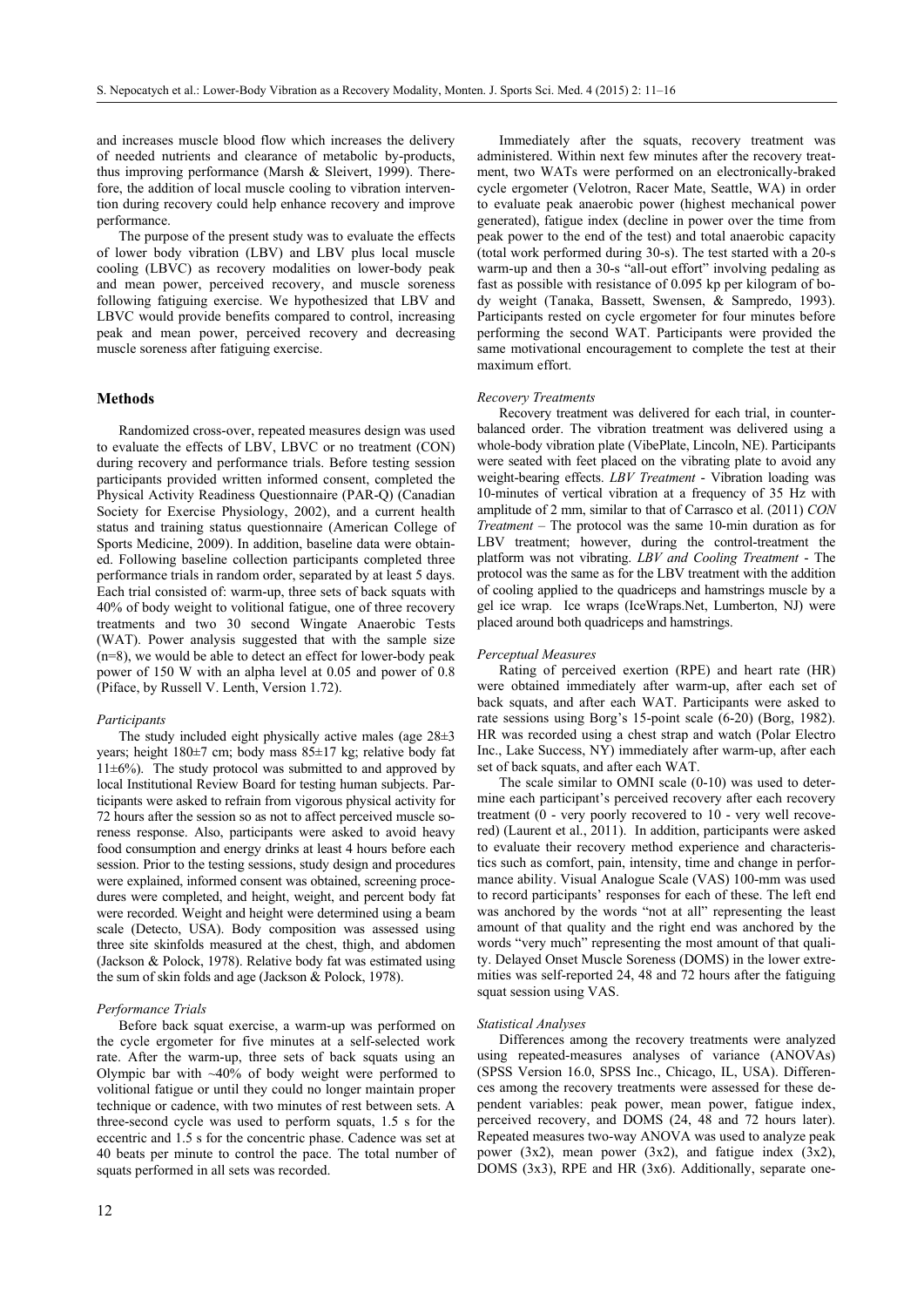way ANOVAs were used to analyze number of squats, and perceived recovery. Least Significant Difference (LSD) posthoc multiple comparisons were used in order to determine individual differences among the three different types of treatments for each analysis. Alpha was set at 0.05.

# **Results**

Number of squats significantly declined after each set (p<0.05) (Table 1); however, it was not significantly different between the three conditions  $(p=0.80)$  indicating the same volume for all three sessions. A significant time effect was observed for peak power and mean power ( $p<0.05$ ), but not for fatigue index ( $p=0.75$ ). Peak and mean power were significantly higher for Wingate 1 compared to Wingate 2 as participants had only four minutes for recovery between the tests. However, no significant treatment or time x treatment effect was observed for peak power ( $p = 0.27$ ,  $p = 0.30$ respectively), mean power (p=0.44, p=0.17 respectively), or fatigue index ( $p= 0.33$ ,  $p= 0.29$  respectively). Group means for Wingate 1 and 2 peak power are presented in Figure 1 and group means for mean power, fatigue index, HR, and RPE are presented in Table 1.

|                          | Table 1. Comparison of Physiological Variables of Fatiguing Exercise and Performance Test for LBV, LBVC and CON trials. |
|--------------------------|-------------------------------------------------------------------------------------------------------------------------|
| $(M_{\rm con} + \rm CD)$ |                                                                                                                         |

| $($ Wigali = $5D$     |              |              |              |
|-----------------------|--------------|--------------|--------------|
|                       | <b>CON</b>   | <b>LBV</b>   | <b>LBVC</b>  |
| Set 1                 |              |              |              |
| Squat $(Nr)$          | $70 \pm 34$  | $83 \pm 71$  | $77 \pm 53$  |
| RPE (6-20)            | $16 \pm 2$   | $16 \pm 1$   | $15 \pm 2$   |
| HR(b/min)             | $162 \pm 18$ | $164 \pm 21$ | $167 \pm 15$ |
| Set 2                 |              |              |              |
| Squat $(Nr)$          | $51 \pm 41$  | $42 \pm 22$  | $50 \pm 31$  |
| RPE (6-20)            | $17 \pm 1$   | $18 \pm 1$   | $17 \pm 2$   |
| HR(b/min)             | $166 \pm 17$ | $167 \pm 16$ | $173 \pm 16$ |
| Set 3                 |              |              |              |
| Squat $(Nr)$          | $46 \pm 42$  | $43 \pm 32$  | $45 \pm 33$  |
| RPE (6-20)            | $18 \pm 2$   | $18 \pm 1$   | $18 \pm 1$   |
| HR (b/min)            | $172 \pm 11$ | $172 \pm 17$ | $175 \pm 12$ |
| Wingate 1             |              |              |              |
| Mean Power (W)        | $610 \pm 86$ | $589 \pm 57$ | $604 \pm 68$ |
| Fatigue Index $(\% )$ | $27 \pm 10$  | $25 \pm 9$   | $27 \pm 9$   |
| RPE (6-20)            | $19 \pm 1$   | $19 \pm 1$   | $19 \pm 1$   |
| HR(b/min)             | $181 \pm 6$  | $178 \pm 12$ | $180 \pm 9$  |
| Wingate 2             |              |              |              |
| Mean Power (W)        | $535 \pm 49$ | $530 \pm 46$ | $544 \pm 58$ |
| Fatigue Index $(\% )$ | $25 \pm 9$   | $26 \pm 9$   | $28 \pm 10$  |
| RPE (6-20)            | $20 \pm 0$   | $20 \pm 1$   | $19 \pm 1$   |
| HR (b/min)            | $181 \pm 5$  | $177 \pm 10$ | $179 \pm 7$  |

*Note:* CON-control; LBV-lower-body vibration; LBVC-lower-body vibration + cooling; Nr-number; HR-heart rate; RPE-rating of perceived exertion.

Repeated measures ANOVA revealed no significant treatment, or time x treatment, effect for RPE and HR (p=0.08 and p=0.69, p=0.90 and p=0.16 respectively). There was a significant time effect for RPE and HR  $(p<0.001)$  see Table 1. As would be expected RPE and HR were significantly higher after

fatiguing exercise and the WAT compared to warm-up. In addition, RPE and HR were higher after Wingate 2 compared to Wingate 1 indicating increased physiological and psychological strain.



**Figure 1.** Peak power for Wingate anaerobic test 1 and 2 for CON, LBV, and LBVC recovery treatments (Mean±SD). CON-control, LBV-lower-body vibration, LBVC-lower-body vibration + cooling, W-watts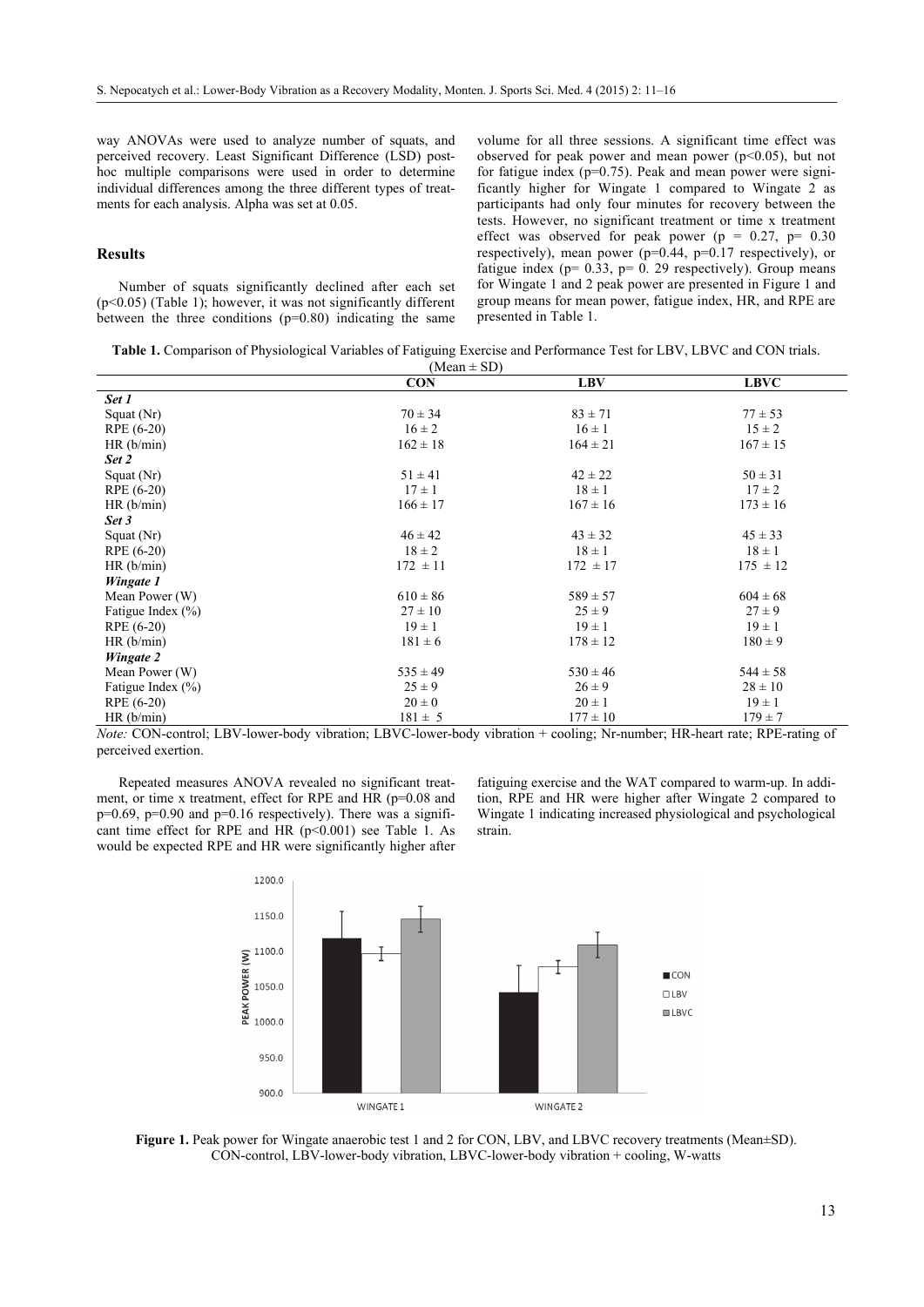In addition, no significant treatment or time x treatment was observed for muscle soreness (p=0.82 and p=0.82 respectively). However, a significant time effect was observed in 24, 48 and 72 hours after recovery treatments  $(p<0.001)$ . Muscle soreness gradually declined as time progressed following each session (Figure 2).



**Figure 2.** Delayed-onset muscle soreness (DOMS) Response 24, 48 and 72 hours for CON, LBV and LBVC recovery treatments (Mean±SD). CON-control, LBV-lower-body vibration, LBVC-lower-body vibration + cooling, mm-millimeters

Perceived recovery was significantly different (p=0.01) among the three treatment conditions (Figure 3). Participants felt better recovered following LBV and LBVC compared to CON. Participants reported that LBV and LBVC helped them recover better and improved their perceived performance ability compared to CON. Most participants reported that they would likely choose LBV and LBVC following an intense training session.



**Figure 3.** Perceived recovery response for CON, LBV and LBVC recovery treatments (Mean±SD). CON-control, LBV-lower-body vibration, LBVC-lower-body vibration + cooling. \* LBV and LBVC significantly higher compared to CON (p< 0.05).

## **Discussion**

Sufficient recovery is needed for an athlete to perform his or her best during competition or a training session. Despite evidence from previous studies (Bakhtiary et al., 2007, Marin et al., 2012) suggesting potential benefit, we found no significant mean improvements in peak power, mean power and fatigue index for either WAT after a single 10-min bout of LBV or LBVC recovery treatments, compared to no vibration and no cooling.

Findings of the present study supported the previous findings of Carrasco et al. (2011) and Edge et al. (2009) in cycling and running performance. Previous study (Carasco et al., 2011), evaluated the effect of LBV on recovery after 2 min of fatiguing cycling exercise and found no differences in cycling exercise test to exhaustion, distance covered, cycling velocity, blood lactate or maximum heart rate following 15 min low intensity (20 Hz, 4 mm) LBV treatment compared to no vibration. In addition, no significant improvements were observed in running a 3-km time trial, blood lactate, muscle damage or muscle inflammation markers following WBV treatment (Edge et al., 2009). In Edge's study (2009), low intensity WBV (12 Hz, 6 mm) was applied while alternating between standing and sitting, after exhaustive treadmill and outdoor running exercises.

Because in previous studies, lower vibration frequencies were insufficient to enhance recovery after fatiguing exercise and improve running or cycling performance; in the present study we chose a higher vibration frequency plus the addition of cryotherapy in one trial with no improvement observed during recovery.

On the other hand, using a similar vibration frequency observed improved recovery in CMJ ability following WBV inter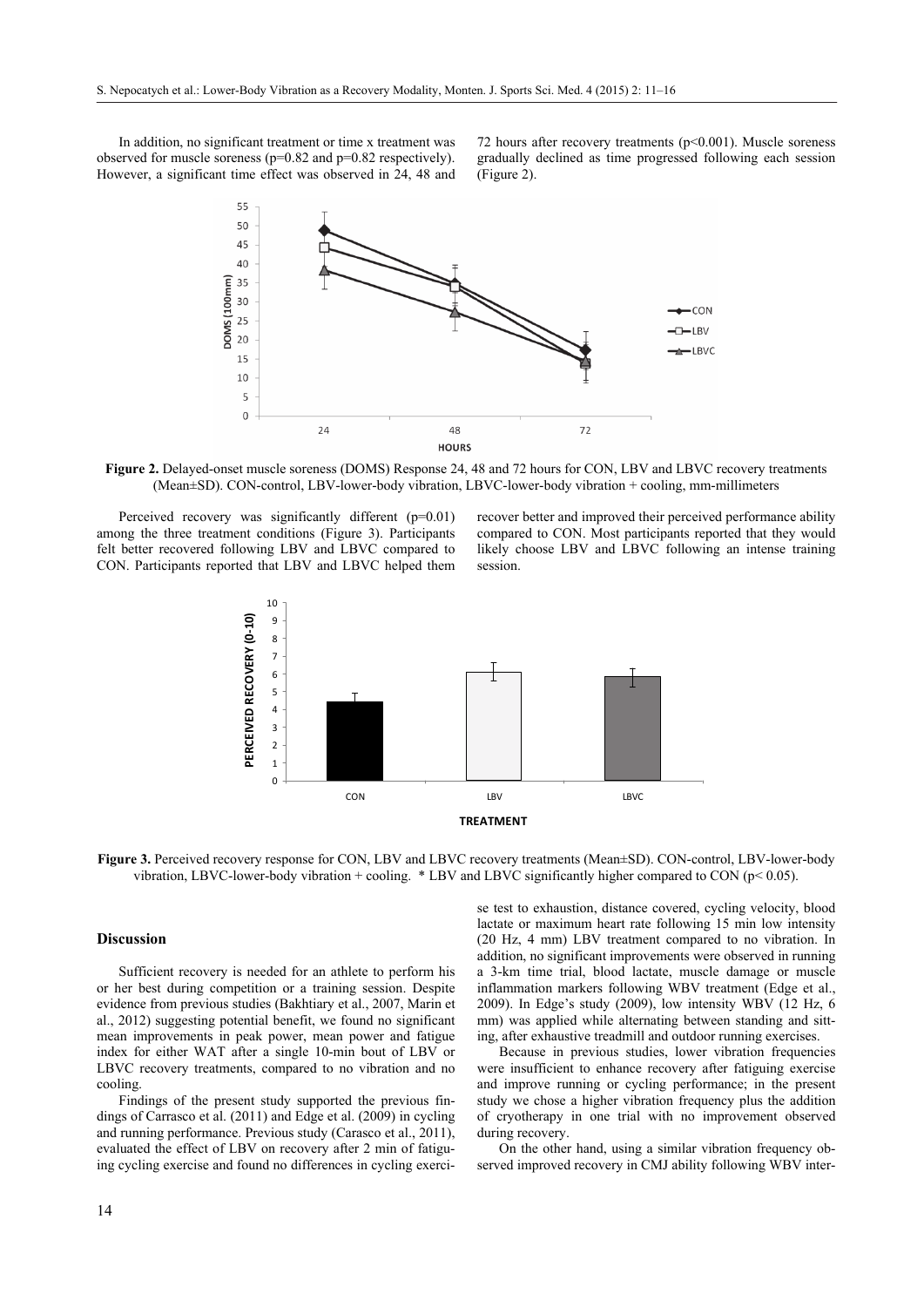vention among soccer players (Marin et al., 2012). Participants performed CMJ, maximal voluntary isometric contraction (MVIC) during leg extension, and a repeated-sprint ability test followed by a WBV cool-down. In contrast to the present study, stretching exercises were performed during 15 min recovery period which may have aided in recovery and performance. In addition, Bakhtiary et al. (2007) observed lower MVIC force and higher CK levels in their no-vibration group compared to 50 Hz vibration group. In addition, vibration treatment was applied directly to the muscle before eccentric exercise. Similar findings were observed by another study (Aminian-Far et al., 2011). Less reduction in maximum isometric and isokinetic torque and lower CK levels were observed when 60s WBV treatment (35 Hz, 5 mm) was performed before exercise. Thus, it may be suggested that higher intensity and peak amplitude vibration applied locally prior to the exercise may be needed in order to elicit positive benefits of WBV on performance.

In the present study, ten minutes of treatment may have been too short for participants to recover from fatiguing exercise. However, athletes frequently perform multiple events, or play in multiple innings or quarters during competition and have only 15 min to recover and get ready for the next event or second half of the game.

Most of the previous studies evaluated the effects of WBV as a pre-activation warm-up routine before squat jump or CMJ where participants were standing or doing exercises on the WBV plate, whereas we used passive recovery with participants sitting in the chair with their feet-only on the plate. In the present study, passive application was used so as not to elicit additional fatigue due to increased muscle metabolic demand caused by WBV treatment. No benefits were observed of adding cooling to LBV treatment in the present study.

This study found that DOMS was not different after 24, 48 and 72 hours post exercise sessions among the recovery treatments. The muscle soreness peaked at 24 hours for all three recovery treatments and proportionally decreased thereafter. Although, there was a trend toward slightly lower perceived muscle soreness seen after LBVC recovery treatment, it did not reach statistical significance. The current findings are inconsistent with previous research (Aminian-Far, et al., 2011, Bakhtiary et al., 2001, Kosar, Candow, & Putland, 2012, Marin et al., 2012, Rhea et al., 2009) who found significantly lower levels of reported perceived muscle soreness 12, 24, 48 and 72 hours when vibration treatment was administered before or immediately after exercise. Reduced muscle pain and improved performance were observed among soccer players while performing

## **R E F E R E N C E S**

- American College of Sports Medicine. (2009) *ACSM's guidelines for exercise testing and prescription* (8<sup>th</sup> ed.). Baltimore, MD: Lippincott Williams & Wilkins.
- Aminian-Far, A., Hadian, M.R., Olyaei, G., Talebian, S., & Bakhtiary, A.H. (2011). Whole-body vibration and the prevention and treatment of delayed-onset muscle soreness. *Journal of Athletic Training,* 46, 43-49.
- Bakhtiary, A. H., Safavi-Farokhi, Z., & Aminian-Far, A. (2007). Influence of vibration on delayed onset of muscle soreness following eccentric exercise. *British Journal of Sports Medicine,* 41, 145–148.
- Barnett, A. (2006). Using recovery modalities between training sessions in elite athletes. Does it help? *Sports Medicine,* 36, 781-796.
- Bishop, P.A., Jones, E., & Woods, K. (2008). Recovery from

traditional cool-down combined with stretching exercises performed on vibration platform (Marin et al., 2012). Other studies observed reductions in muscle soreness and pain pressure threshold following vibration application prior to eccentric exercise (Aminian-Far, et al., 2011, Bakhtiary et al., 2001).

Psychological responses may play a major role in an athlete's performance. Participants felt moderately recovered after LBV and LBVC compared to somewhat recovered after no vibration. In addition, participants felt that using LBV and LBVC helped them recover better and improved their perceived performance ability. In addition, participants indicated that they would choose LBV and LBVC as a choice of recovery treatment after intense training session. If an athlete feels better recovered, it may help override peripheral signals and perception of fatigue and possibly improve performance. However, no improvements in the group mean performance were observed.

It would be hard to argue that our study lacked sufficient statistical power, despite our relatively small sample. Our observed power differences were very small. In the present study we had sufficient power to readily detect time effects, and thus should have detected any true treatment differences of similar effect size.

The results of the present study indicate that acute exposure to LBV or LBVC did not provide greater benefits as a recovery modality after fatiguing squat exercise. However, due to individual variability, it is important to consider not only group means but also individual results. Therefore, we recommend that coaches and athletes test the stability of the individual responses to any given recovery treatment and determine whether it helps to overcome fatigue, enhance recovery and improve performance. Due to individual variability recovery treatment duration, intensity and mode need to be determined for each individual athlete in order to provide the most effective recovery routine. In addition, based on the present study participants seemed to feel better recovered and believed that it improved their performance ability. If athletes need to recover in a short period of time LBV or LBVC may have potential psychological benefits but does not appear to aid performance under the conditions of the present study.

In conclusion, LBV or LBVC recovery treatments did not provide greater benefits for peak or mean power after fatiguing exercise compared to no vibration as indicated by group means under the conditions of this study. With a limited amount of literature available, the optimal time, mode and intensity of vibration for use as a recovery modality needs to be determined in order to develop an effective recovery treatment routine.

Training: A Brief Review. *Journal of Strength Conditioning and Research,* 229, 1-10.

- Borg, G. (1982). Psychophysical bases of perceived exertion. *Medicine and Science in Sports and Exercise,* 14(5), 377-81.
- Canadian Society for Exercise Physiology. (2002). *Physical Activity Readiness Questionnaire (PAR-Q).* British Columbia, Canada: British Columbia Ministry of Health.
- Carrasco, L., Sanudo, B., de Hoyo, M. (2011). Effectiveness of low-frequency vibration recovery method on blood lactate removal, muscle contractile properties and on time to exhaustion during cycling at VO2max power output. *European Journal of Applied Physiology,* 111, 2271-2279.
- Castle, P.C., Macdonald, A.L., Philip, A., Webborn, A., Watt, P.W., & Maxwell, N.S. (2006). Precooling leg muscle improves intermittent sprint exercise performance in hot, humid,